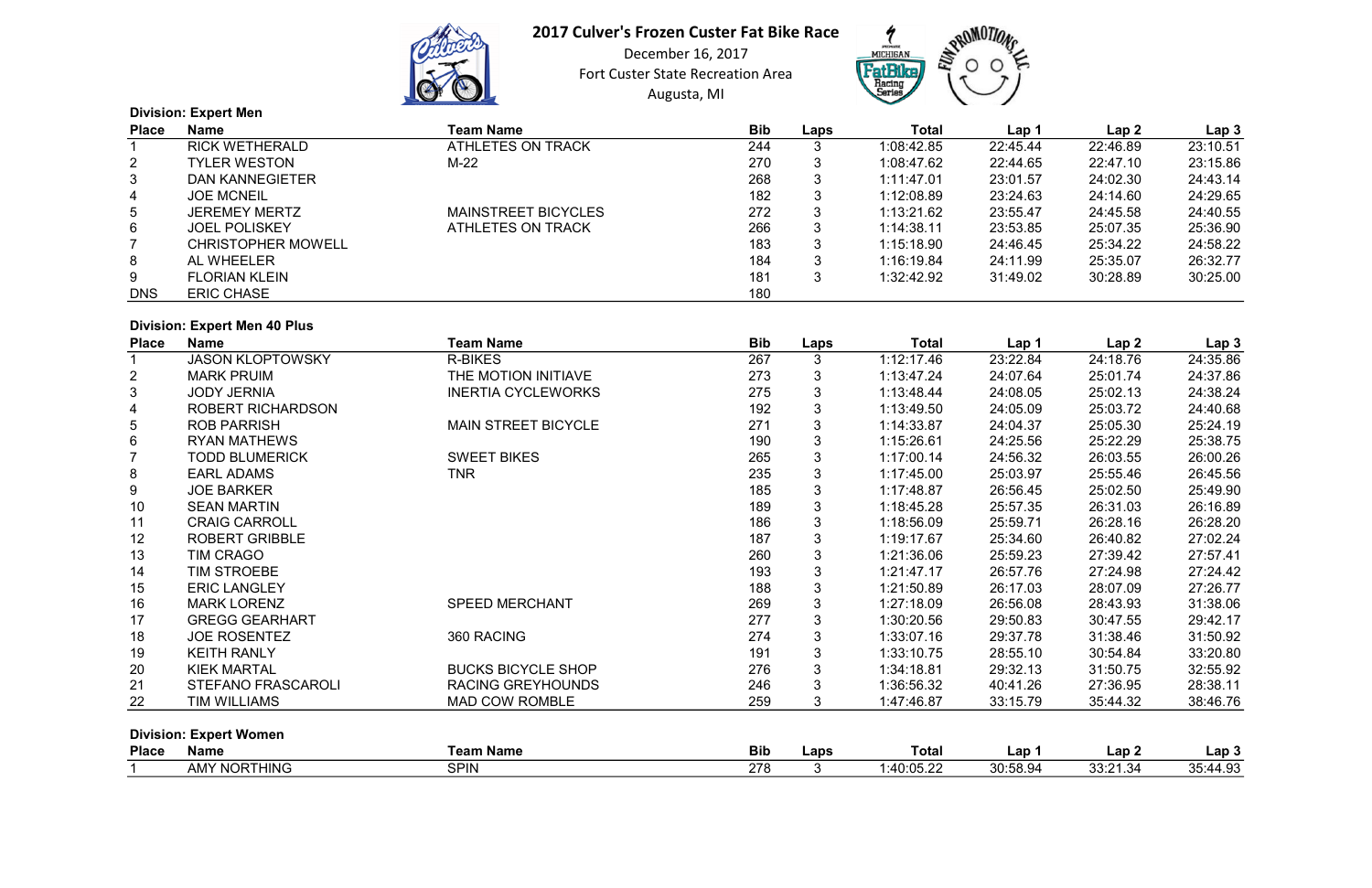

# 2017 Culver's Frozen Custer Fat Bike Race

Augusta, MI December 16, 2017 Fort Custer State Recreation Area



|                | Division: Jr 17 and Under  |                                   |            |      |            |          |          |  |  |  |
|----------------|----------------------------|-----------------------------------|------------|------|------------|----------|----------|--|--|--|
| <b>Place</b>   | <b>Name</b>                | <b>Team Name</b>                  | <b>Bib</b> | Laps | Total      | Lap 1    | Lap 2    |  |  |  |
|                | <b>RYAN ZAMZOW-MASTERS</b> | <b>SWEET BIKES</b>                | 264        |      | 55:12.00   | 28:17.57 | 26:54.42 |  |  |  |
| $\mathbf{2}$   | <b>GAVIN GOODE</b>         |                                   | 213        |      | 56:25.26   | 28:21.31 | 28:03.94 |  |  |  |
| 3 <sup>1</sup> | <b>IVAN STRETTEN V</b>     |                                   | 249        | റ    | 58:08.12   | 29:10.15 | 28:57.96 |  |  |  |
| 4              | <b>EASTON FOSTER</b>       | <b>CUSTER CYCLERY</b>             | 251        |      | 1:01:43.55 | 29:59.75 | 31:43.80 |  |  |  |
| <b>DNF</b>     | <b>HAYDON FREHER</b>       | <b>COMMERCIAL FLOOR SOLUTIONS</b> | 238        |      |            | 36:49.37 |          |  |  |  |
| <b>DNS</b>     | NICHOLAS BUDDEN            |                                   | 212        |      |            |          |          |  |  |  |
| <b>DNS</b>     | <b>HENRY POLDERMAN</b>     |                                   | 214        |      |            |          |          |  |  |  |

#### Division: Master 45 Plus

|              | <b>PIVISIOII. MASLEI 70 I IUS</b> |                                   |            |                |              |          |          |  |
|--------------|-----------------------------------|-----------------------------------|------------|----------------|--------------|----------|----------|--|
| <b>Place</b> | <b>Name</b>                       | <b>Team Name</b>                  | <b>Bib</b> | Laps           | <b>Total</b> | Lap 1    | Lap2     |  |
|              | <b>DENNIS LESSARD</b>             |                                   | 222        | $\overline{2}$ | 53:28.15     | 27:49.40 | 25:38.75 |  |
| 2            | <b>MIKE DOLFIN</b>                |                                   | 217        | $\overline{2}$ | 54:35.52     | 27:51.94 | 26:43.58 |  |
| 3            | <b>JOE STONER</b>                 | <b>KTM MIDWEST RACING</b>         | 241        | $\overline{2}$ | 55:52.17     | 27:55.20 | 27:56.97 |  |
|              | <b>AARON HULETT</b>               |                                   | 221        | $\overline{2}$ | 56:12.38     | 28:31.19 | 27:41.19 |  |
| 5            | <b>CHRIS WERTH</b>                |                                   | 255        | $\overline{2}$ | 56:15.94     | 28:28.02 | 27:47.92 |  |
| 6            | <b>STEVE WOJTON</b>               |                                   | 230        | $\overline{2}$ | 57:02.95     | 29:17.95 | 27:45.00 |  |
|              | <b>BOB ROCK</b>                   |                                   | 225        | $\overline{2}$ | 57:04.69     | 29:18.15 | 27:46.53 |  |
| 8            | <b>STEVE BAUGH</b>                |                                   | 243        | $\overline{2}$ | 57:10.49     | 29:17.32 | 27:53.16 |  |
| 9            | <b>TONY SOUTH</b>                 |                                   | 227        | $\overline{2}$ | 57:17.14     | 28:38.18 | 28:38.95 |  |
| 10           | <b>BRIAN ORWAT</b>                | <b>CUSTER CYCLERY</b>             | 257        | $\overline{2}$ | 57:37.22     | 29:26.42 | 28:10.80 |  |
| 11           | <b>SEAN DEGROVE</b>               |                                   | 252        | $\overline{2}$ | 58:43.89     | 29:26.94 | 29:16.95 |  |
| 12           | <b>JONATHAN HOAG</b>              |                                   | 220        | $\overline{2}$ | 59:29.05     | 29:51.81 | 29:37.23 |  |
| 13           | <b>DAN FRAZIER</b>                |                                   | 219        | $\overline{2}$ | 1:03:07.48   | 30:55.28 | 32:12.20 |  |
| 14           | <b>IVAN STRETTEN IV</b>           |                                   | 247        | $\overline{2}$ | 1:03:14.32   | 31:27.43 | 31:46.89 |  |
| 15           | <b>JOHN FREHER</b>                | <b>COMMERCIAL FLOOR SOLUTIONS</b> | 237        | $\overline{2}$ | 1:06:28.66   | 32:46.53 | 33:42.13 |  |
| 16           | <b>JASON MILLERSHIP</b>           | <b>CUSTER</b>                     | 245        | $\overline{2}$ | 1:06:30.54   | 32:58.13 | 33:32.40 |  |
| 17           | <b>DOUG MARTIN</b>                |                                   | 223        | $\overline{2}$ | 1:06:42.40   | 33:16.34 | 33:26.06 |  |
| 18           | <b>SCOTT ZYLSTRA</b>              |                                   | 231        | $\overline{2}$ | 1:09:37.01   | 34:53.72 | 34:43.29 |  |
| 19           | <b>BRIAN DYLHOFF</b>              |                                   | 218        | $\overline{2}$ | 1:09:42.41   | 34:57.49 | 34:44.91 |  |
| 20           | <b>MIKE NEEDHAM</b>               | <b>FUN PROMOTIONS</b>             | 263        | $\overline{2}$ | 1:14:17.65   | 36:22.87 | 37:54.78 |  |
| 21           | <b>MICHAEL MILLER</b>             | M <sub>2</sub>                    | 258        | $\overline{2}$ | 1:18:39.38   | 38:35.57 | 40:03.81 |  |
| 22           | <b>DAVID SOWERBY</b>              |                                   | 228        | $\overline{2}$ | 1:18:43.99   | 40:47.91 | 37:56.08 |  |
| 23           | <b>JOHN RODINO</b>                |                                   | 226        | $\overline{2}$ | 1:22:30.82   | 40:24.74 | 42:06.07 |  |
| 24           | <b>STEVEN BALOGH</b>              |                                   | 215        | $\overline{2}$ | 1:27:24.90   | 40:57.06 | 46:27.84 |  |
| 25           | <b>GEOFF BIGHAM</b>               |                                   | 239        | $\overline{2}$ | 1:44:37.13   | 49:05.61 | 55:31.52 |  |
| 26           | <b>CHARLIE BROCKWAY</b>           |                                   | 216        | 2              | 1:49:34.00   | 53:47.67 | 55:46.32 |  |
| <b>DNF</b>   | <b>DON CAMERON</b>                | <b>SPECIALIZED</b>                | 248        |                |              | 26:22.04 |          |  |
| <b>DNF</b>   | <b>TOM STONER</b>                 | <b>KTM MIDWEST RACING</b>         | 262        |                |              | 27:37.02 |          |  |
| <b>DNS</b>   | <b>MARK POLDERMAN</b>             |                                   | 224        |                |              |          |          |  |
| <b>DNS</b>   | <b>DAVE WALTERS</b>               |                                   | 229        |                |              |          |          |  |